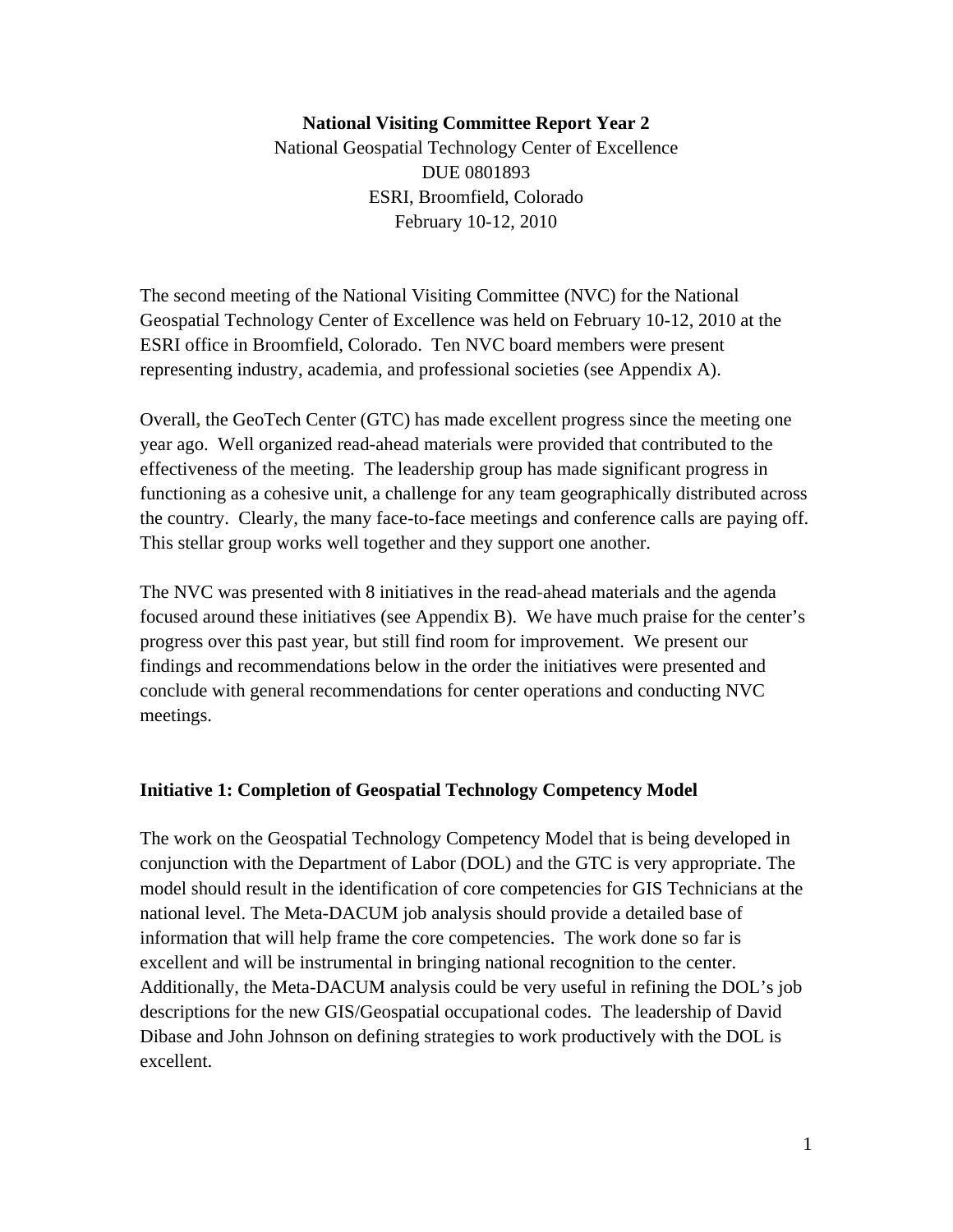Concern: The Meta-DACUM data appears to have some data that could be considered 'outliers', and a true statistical analysis should be conducted to determine if that is the case, requiring removal or maintenance due to specially identified criteria for keeping the data as presented.

Suggestion: The importance of identifying a set of core competencies for GIS technicians that lead to a national standard cannot be overstated, especially if the competencies are supported by the DOL. Identifying the competencies and securing their acceptance as a national standard will require persistence and marketing, but the end result will be worth the effort. As a result, it is suggested that this be developed, with the external evaluator, as a primary goal of the GTC with appropriate objectives outlined with a timeline to ensure success.

## **Initiative 2: Implementation of Geospatial Technology Competency Model**

The NVC understands that Initiative 2 is dependent upon the completion of Initiative 1, so this work is still in its infancy. However, excellent progress is being made and Chris Semerjian has demonstrated a solid grasp of the work that needs to be piloted in Georgia. The inclusion of administrators in the process is excellent. The plan for the matrix and handbook are strong and we understand more details on this will come in this next year. The NVC believes this was implied, but we want to ensure that main outcomes of this work include a model curriculum for a geospatial technology degree, a geospatial technology certificate**,** and introductory geospatial technology courses.

Concern: What appears to be missing from the implementation plan is a feedback mechanism for understanding how the GTCM is implemented at 2-year institutions.

Suggestion: We suggest that part of the GeoTech Website be dedicated to feedback and comments on materials provided by the center once the GTCM has been completed. This will allow GeoTech PIs and Co-PIs to better appreciate how the GTCM is used and its effectiveness.

## **Initiative 3: Community College Program Map**

The interactive community college program map is right on track. The problems that have been encountered in executing this endeavor have been acknowledged, and methodologies have been shown to address these issues in the future.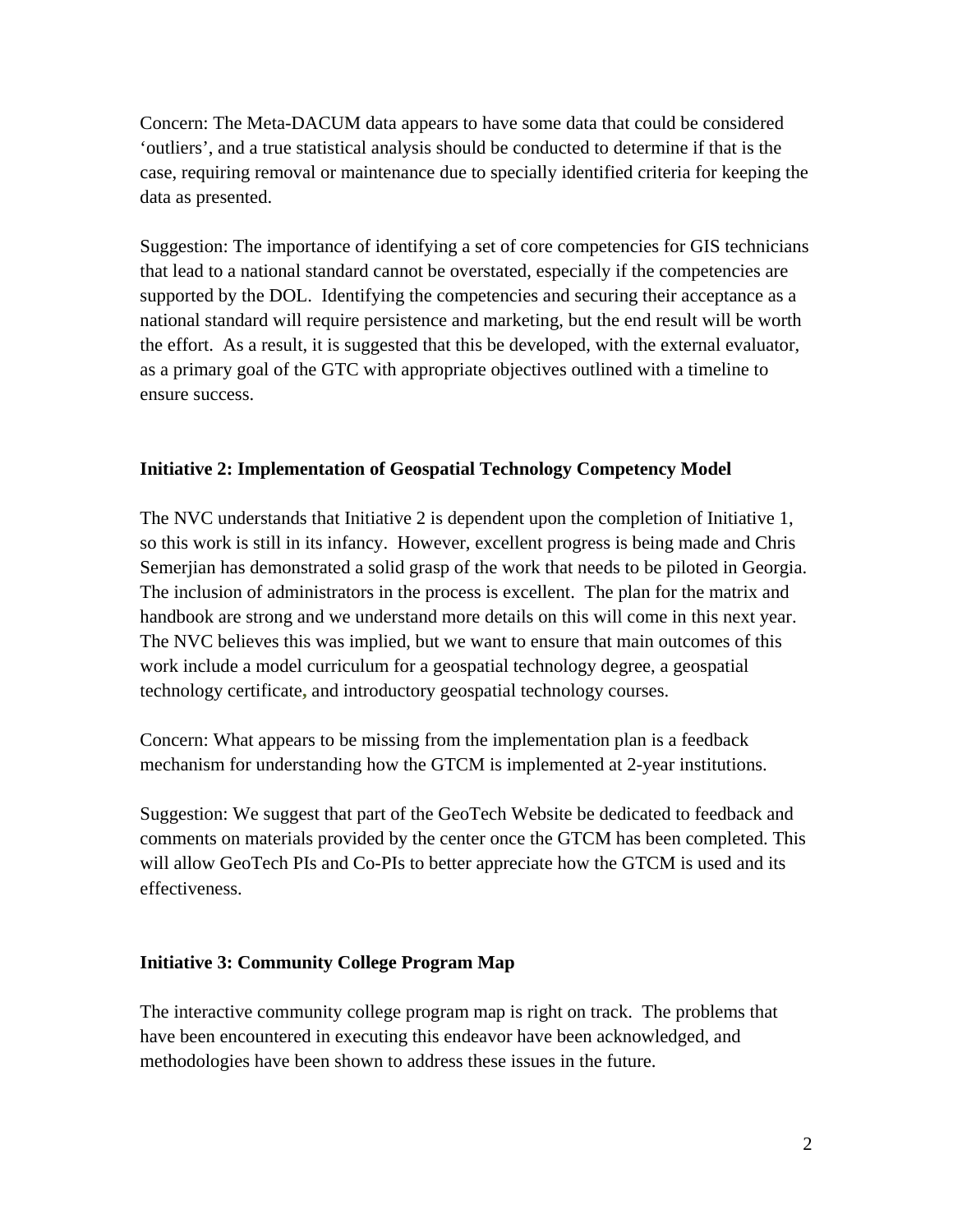The NVC recommends that slight modifications be made to increase the complexity in the symbology of point features. This aesthetic change, along with changes in some of the polygon feature colors, will enhance the visual appearance of the map. We recommended that the GTC icon be incorporated into major point features that represent the GTC main campuses. This will aid in branding the map as a uniquely GeoTech product that smoothly integrates with the rest of the GTC website. In order to appeal to users of the website, a frame containing the interactive map should be included in the main page in place of the static partners map. Allow for a link to the full page interactive map and move the partners map to another page.

The NVC liked seeing the experimentation done with spatial analysis functions and recommends that more of them be incorporated in the map functionality to enhance the user's experience and ability to customize. Maintenance of the community college data should be broken up regionally to ease the ability to update in a timely manner, and we emphasize the importance of the continual maintenance of the base data. We also recommended that the incorporation of Silverlight into the map processes should be pushed into the future, as the Flex viewer is acceptable at this point.

Concern: This is a dynamic project and it will be easy to become distracted with side projects for other users external to the center. We believe this map has the unique ability to create revenue/sustainability for the center; however, the GTC must avoid distractions for now and clearly outline the criteria for accepting and rejecting outside mapping projects in the future. Finally, we recommended that an experienced cartographic proofer be included in the map publishing process to maximize the professional appearance of the map.

Suggestions: A few other suggestions on web implementation of the Community College Flex map are listed below:

- 1. Allow the user to first click on a point before the tool tip is displayed. Currently, the tool tip causes a delay in roaming around the map
- 2. The Layer Visibility legend showing "Geospatial Colleges" should be changed to "Colleges Offering Geospatial Education"
- **3.** The same 'Geospatial Colleges' layer should be set up alphabetically**.**

## **Initiative 4: Supporting Sustainability of Geospatial Programs**

The NVC agrees with the external evaluator's assessment on the first year's progress on "Recruiting and Retention". Data guidelines have been established for tracking student recruitment and baseline data for year one was collected. Activities for establishing 'Introduction to GIS' courses to meet the General Education requirement have been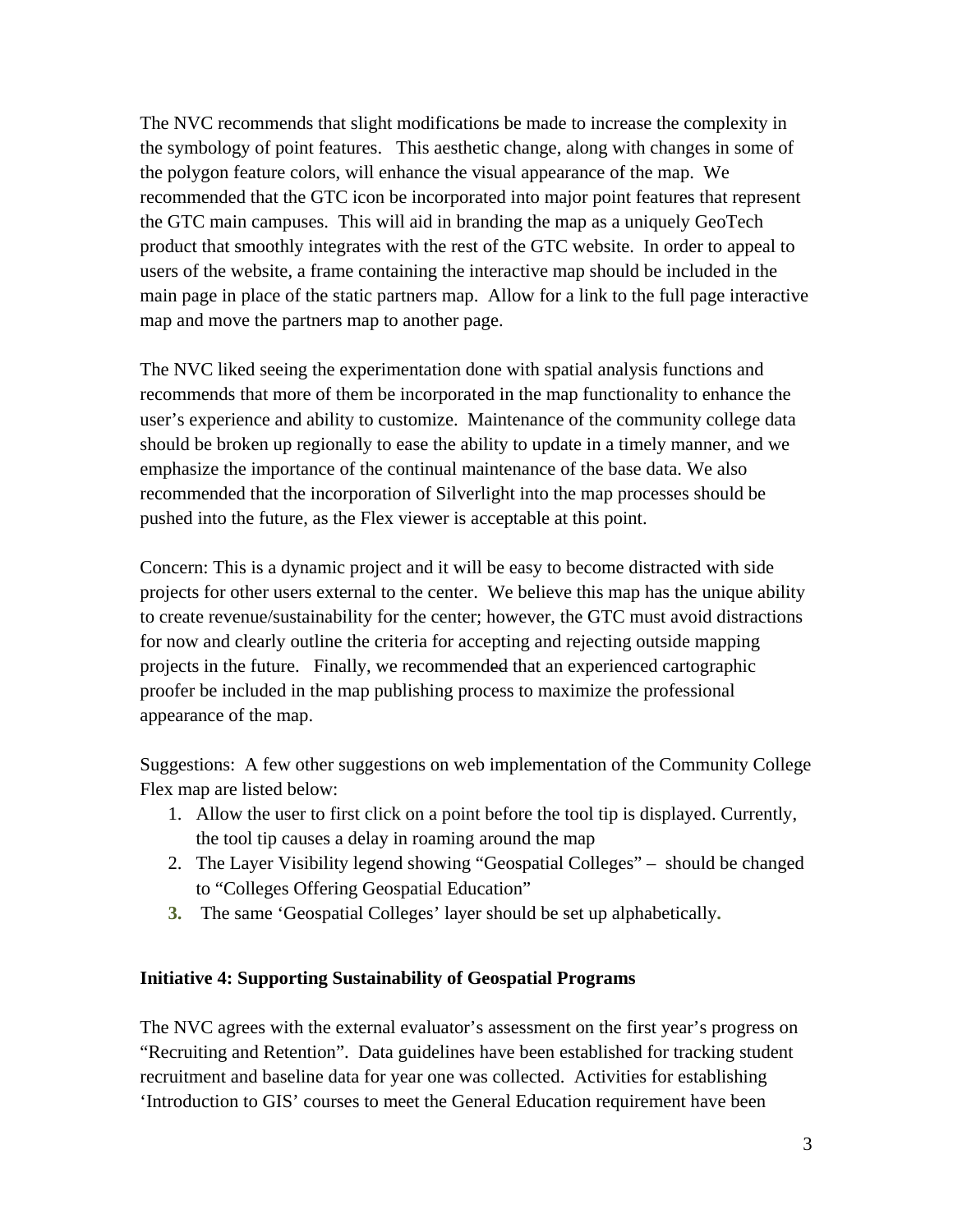evaluated at several locations. Some difficulties were noted where different state guidelines for Gen Ed requirements exist and might have to be overcome. Further effort is recommended to explore other opportunities for introducing students to beginning GIS courses.

Concern: The PIs working on recruitment and retention need to establish criteria for collecting and reporting retention data. Retention should be calculated based on the percent of students who complete one course and move into the next course, not just completion of a single course. If the program has multiple courses, retention from first, second and third courses should be tracked.

Suggestion: The center should also consider tracking students who complete their certificate or degree and move into the GIS job market or on to higher education in that field.

## **Initiative 5: Website and Repository**

As stated last year, the website/clearinghouse represents, in many ways, the centerpiece of the GTC. It embodies the reason why the center exists—to provide a central point for community college educators, administrators, students, and employers to access resources, share, and build community. It has utility for the entire community college faculty, staff, students, and prospective students, and is the most visible component of the Center. Training and presentations occur in many locations, and are often hidden from larger view and have limited impact. The tangible presence of the center lies in the website. To many in the community, the website is the GeoTech Center. Given the web statistics that we have seen, we may only have a few seconds to demonstrate to a potential user that the site is a valuable resource. As such, resources need to be allocated to the site's improvement and maintenance. All of us have been involved with creating and maintaining websites, and we recognize that this means devoting significant staff resources to it. However, we feel it will be staff time well spent.

We believe that the PIs and all those involved with GeoTechCenter listened carefully to some of our recommendations last year about avoiding the replication of spatial data "one stops" and populating the center with hundreds of data and curriculum links, but rather, concentrating on having all content meet the goals of the Center. The effort in this direction is much appreciated and is reflected in the site's improvement over the past year. We understand how frustrating it is to have the two web contractors not meet the needs of the Center, and we are happy to hear about your pursuit of another contractor.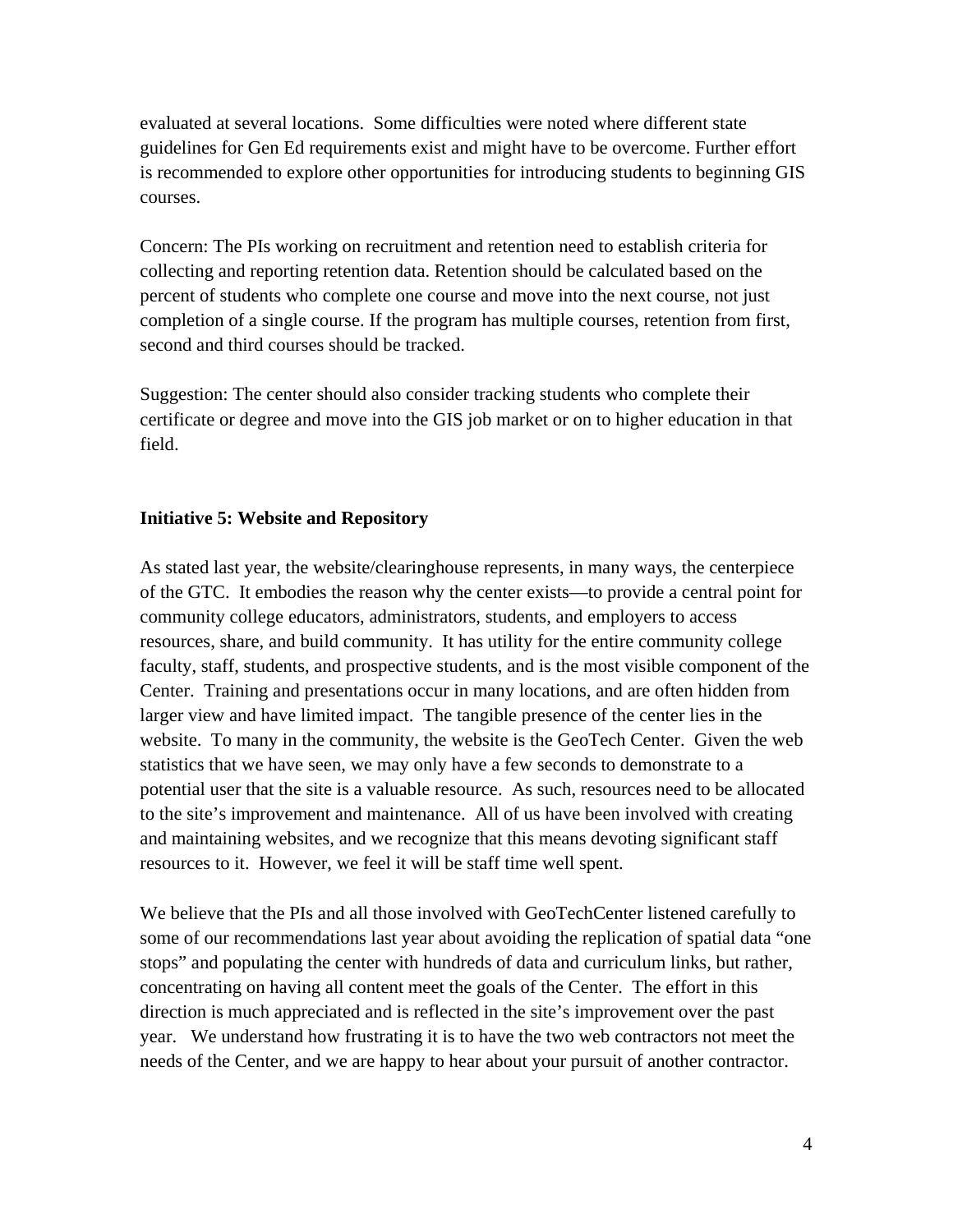While comparison of this site with other high-quality geospatial web sites already in existence is proper, and shows the work that still remains for the GTC site to achieve its full potential, we must not lose sight of how this site appears from the perspective of the two-year college faculty, students, and administrators the GTC is serving. Concerns: We believe that the website is not yet fully reflective of the excellent work being done in the Center and some of the concerns from 2009 remain. Parts of the site remain difficult to navigate and are under-populated. We believe that Phil's role as an ambassador for the Center is more valuable than having him spend time as the website curator. We recommend that a person be hired or reallocated during the next 6 months for at least half time to work closely with the web contractor and deliver documents and content that are reflective of the excellent work the Center is doing. It is important to keep examining other outstanding web models such as http://www.giwis.org.

Suggestions:A few specific recommendations include the following. **:** 

- 1. The clearinghouse at the moment seems like a temporary building on the grounds of a school—it is not well connected to the rest of the site and has a different look and feel to it. It needs to be integrated with the rest of the site.
- 2. Remove the industry tab for now until it better reflects the goals of the center. Consider what the GTC will give in return for industry sponsors and show that on the page. We don't find the faculty-staff-individual division useful on the page. It may be better to let the user of the website to decide how they will use it.
- 3. Have a technical writer review the white papers for consistency and quality so that they all reflect the excellent work being done by the center. Work being provided to an academic community should consistently be of the highest caliber.

## **Initiative 6: Provide a National Voice for Two Year College Geospatial Education**

The NVC was in agreement that work completed in Year 2 resulted in the GTC providing two year colleges a national voice. Led by Ann Johnson**,** with assistance from all Tier A and B partners, the GTC team addressed NVC Year 1 concerns by clearly identifying the target audience of faculty, staff and students of those colleges and stating objectives which address Goal 2 - to increase the capacity to train geospatial technicians through new partnerships among two year colleges, universities, secondary schools, industry and government.

Evidence of success include: 1) the GTC's-national recognition for completion of the Geospatial Technology Competency Model (GTCM); 2) recent agreement by the University Consortium of Geographic Information Science (UCGIS) to create an Affiliated Membership category for the GeoTech Center; 3) active involvement by **GTC**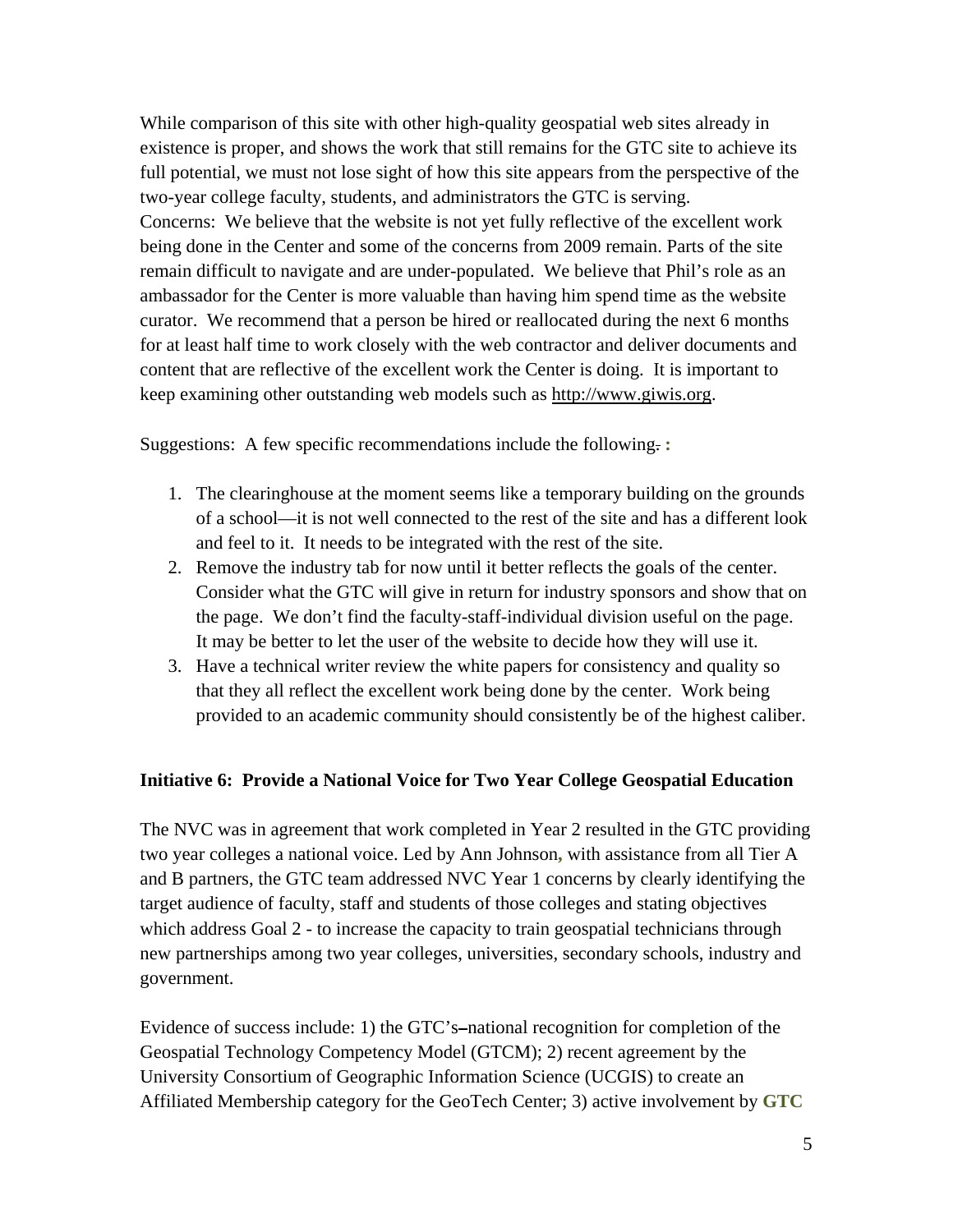Tier A and B partners in professional societies; 4) an excellent presence by the **GTC** at the 2009 ESRI Education User Conference; 5) awards received at 2009 Hi Tech by GeoTech partners; 6) Urban and Regional Information System Association (URISA) Board membership by Co-PI DiBiase and plans for publication of a special issue on geospatial programs of two year colleges in the peer-reviewed URISA Journal; and 7) excellent ties with and support from ESRI.

 Accomplishments in successful branding of the GeoTech Center, participation by the PI and partners in many national conferences and workshops concerned with geospatial training and the creation of the website, webinars and workshops also have added to the national attention of the GeoTech Center as a major advocate for two year colleges. These accomplishments will lead to the desired outcome of the GeoTech Center serving as a "professional society"- like organization for two year colleges.

Concern: The NVC believes it is now time to prioritize outreach activities that will directly address the outcomes you wish to achieve. We suggest you clearly identify desired outcomes for Initiative 6 and then determine a few outreach activities that will help you achieve these outcomes.

## Suggestions:

- 1) Concentrate on the development and refinement of the **GTC** website. Now that you have national attention, the "nation" will be eager to interact with it. The website is a major aspect of your voice, and it should reflect the needs of and benefits to two-year college faculty/students/staff at a high level of quality, consistency and completeness.
- 2) Worry less about trying to increase the number of faculty and students who belong to professional societies**,** since this is a measure for which data are difficult to collect and the actual benefit to faculty is hard to measure. You may wish to modify this desired outcome to reflect the number of professional societies that are now aware of geospatial programs in two-year colleges. This can be evidenced, for example, by reduced membership dues, reduced educator conference registrations, inclusion of two year college student eligibility for scholarships and awards, inclusion of two-year students in student chapters/councils and mutual agreements to reciprocate links to each party's websites. In addition, having GTC partners actively involved in professional society conferences and serving as officers will add to the two year college faculty/students' national voice.
- 3) Select a subset of geospatial professional societies, government, and industry partnerships for your focus. It appears that this is already being accomplished by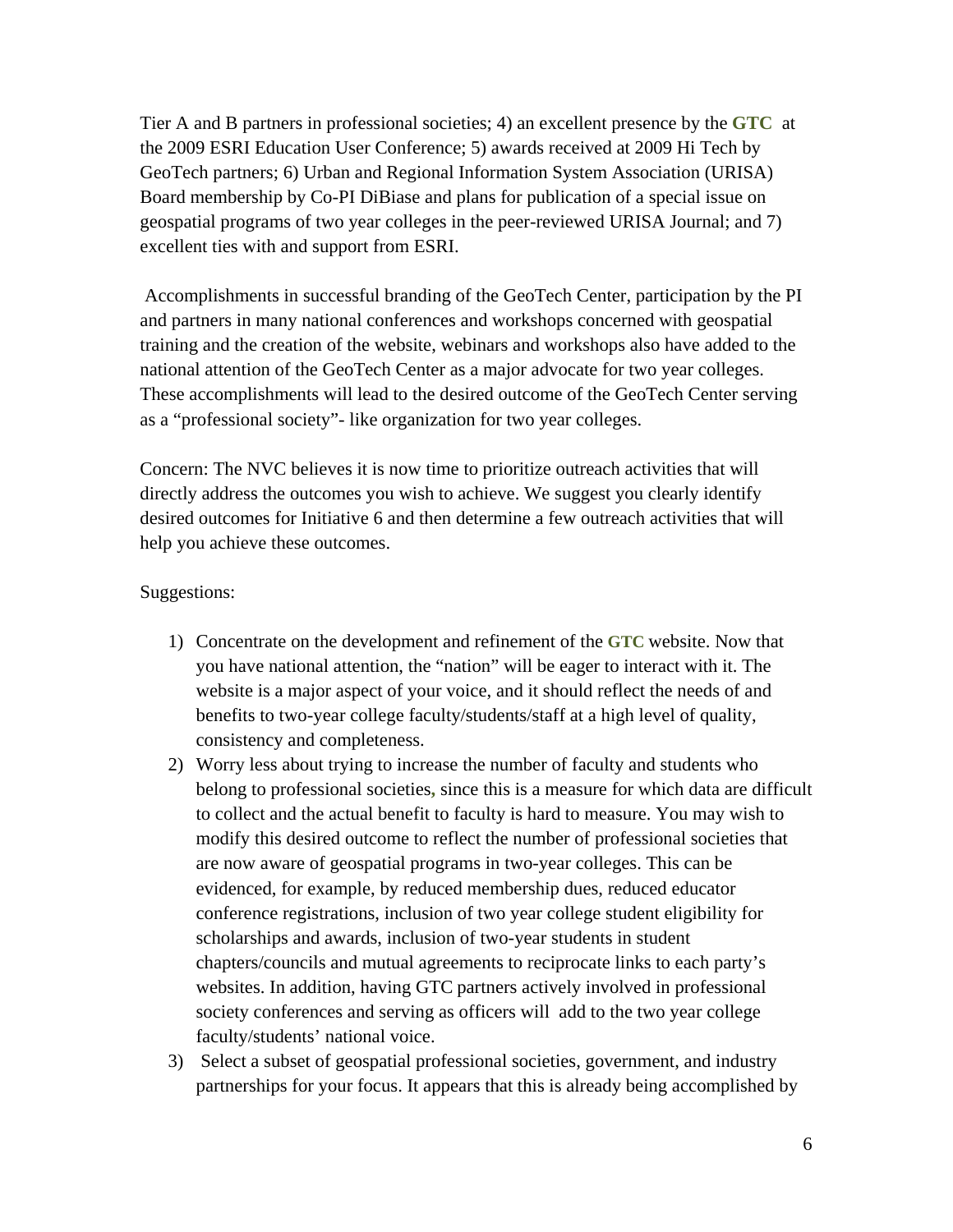associations with the Urban and Regional Information System Association (URISA) and ESRI. You also may wish to partner with a government agency such as the (USDA). Establishing a solid relationship with each of these groups will then create strong advocates for the two year college faculty/students/staff within each of the desired sectors, while not spreading your efforts too thinly. From this base and when you are ready (i.e., a few years down the road) these partnerships will lead to many others.

4) Create a document that you can use to formalize your partnerships with academic groups, professional societies, government and non-government agencies and industries. List the benefits you will bring to these groups and the considerations you require. Two year colleges can provide them with benefits, such as trained geospatial workers, outreach to students, outreach to underrepresented groups, future clients, and publicity through the GTC website, presentations, exhibits, workshops and webinars. In return, you may wish for reduced membership dues for two year college educators and students, reduced or waived conference/workshop registration fees, eligibility of two year college students for awards and scholarships, internships for students and annual or one-time financial sponsorship.

In summary, Ann Johnson and the GTC Team have done an excellent job of providing a national voice for two year college faculty, students and staff. In Year 3, we suggest that the team focus their efforts on: producing a stellar GTC website, limiting their outreach to one or two representative groups from each sector (i.e., academia, professional societies, government and industry) and formalizing benefits and requirements for these relationships. The NVC would also like to see a few Tier C and D partners established.

Finally, the NVC looks forward to following the GeoTech team's activities in Year 3 as it continues to define its unique identity among federally funded educational projects.

#### **Initiative 7: Professional Development**

The GTC and its partners have demonstrated the success of motivated individuals and institutional support in conducting numerous professional development activities for college faculty. The use of geographic information science and technology (GISci&T) for campus-focused projects and seminars that highlight the capabilities of geospatial technologies are especially applauded for raising awareness and support for geospatial faculty.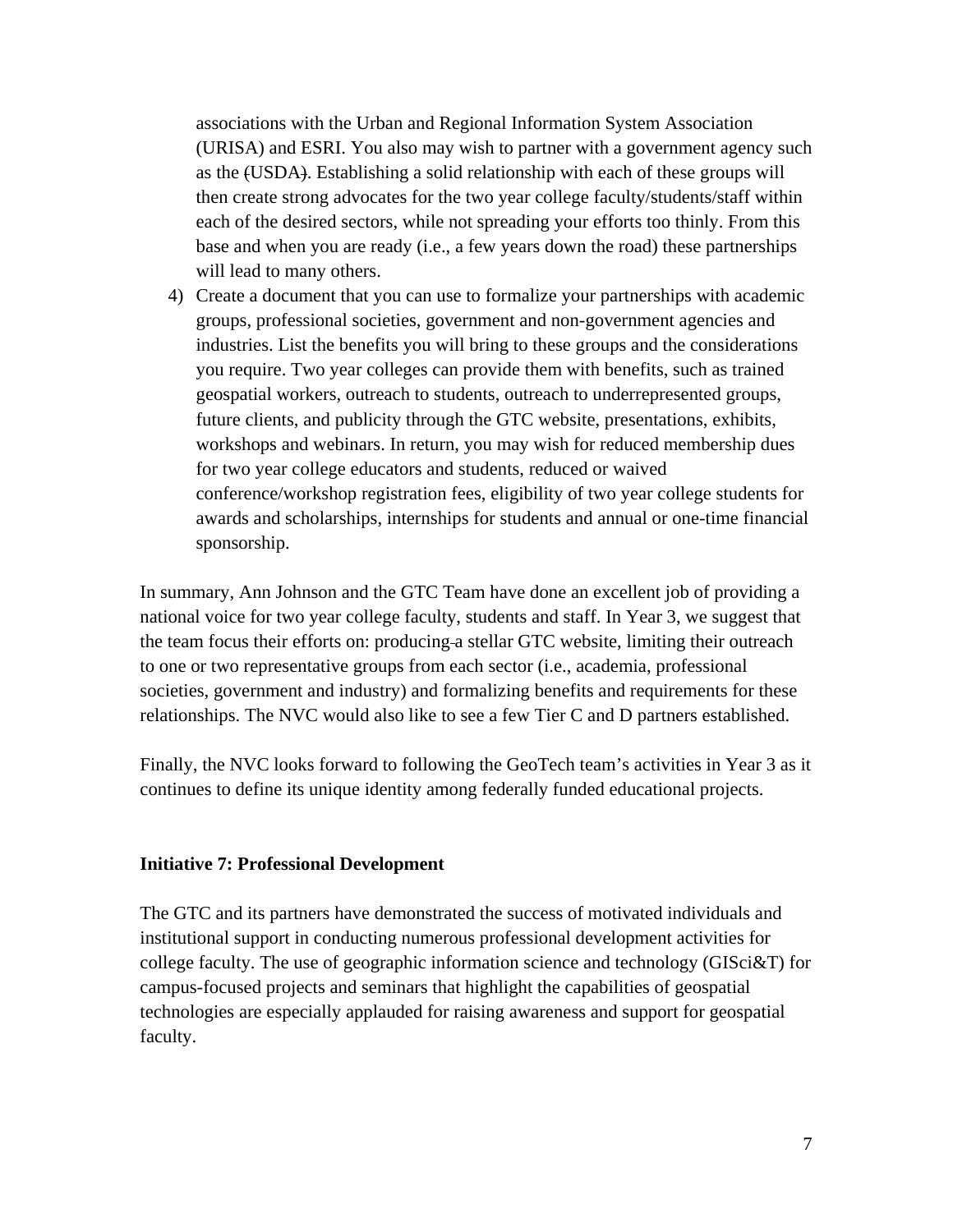However, the NVC recommends that the PIs take a step back to examine what has been learned from these professional development activities. The GTC states "a survey of needs expressed by 49.3% (37) of the respondents ranked Professional Training as Important". What is not well understood is what methods of professional development delivery is most cost effective at achieving this goal. We did hear of anecdotal measures of identifying changes to professional development delivery that appear to be more effective. These delivery procedures and subsequent changes need to be documented and published so all can benefit from the experience and knowledge gained from all these GTC professional development activities. Many people are conducting professional development in geotechnologies. The GTC could establish leadership in this field by providing insightful "best practices" and models for current and future educators to emulate.

Again, the NVC recommends that GTC researchers continue to identify two-year college faculty who have geospatial skills and current GIS courses/programs as the only target audience for professional development outreach in these early years of the grant. Outcomes of the leading edge technologies focus area should be used to help inform professional development and training, and these activities also should link to the core competencies effort once that has taken form. Center-sponsored professional development activities should be replicable to the extent possible through clearinghouse materials posted on the web site. The outcomes from each professional development activity should be documented and assessed to identify what works and what is most effective.

The NVC continues to stress that the GeoTech Center web site should be the vehicle for information on GIS faculty training, organization of online materials, dissemination of training materials, notification of workshops, links to professional societies, contacts for mentors and explanations of options for geospatial certification. First-person testimonies of two-year college faculty on the benefits of professional development will also provide the opportunity for the GeoTech Center to display images and stories of people from diverse backgrounds to tie back to the Recruitment and Retention Initiative. Strategies for professional development should remain mindful of generational differences in learning, interests, and needs for geospatial training.

In summary, the NAB recommends that the GTC:

- 1.Continue to focus professional development for community college faculty who teach GIS.
- 2.Identify the core goals of Professional Development and an effective delivery format with follow-up and feedback to quantify outcomes.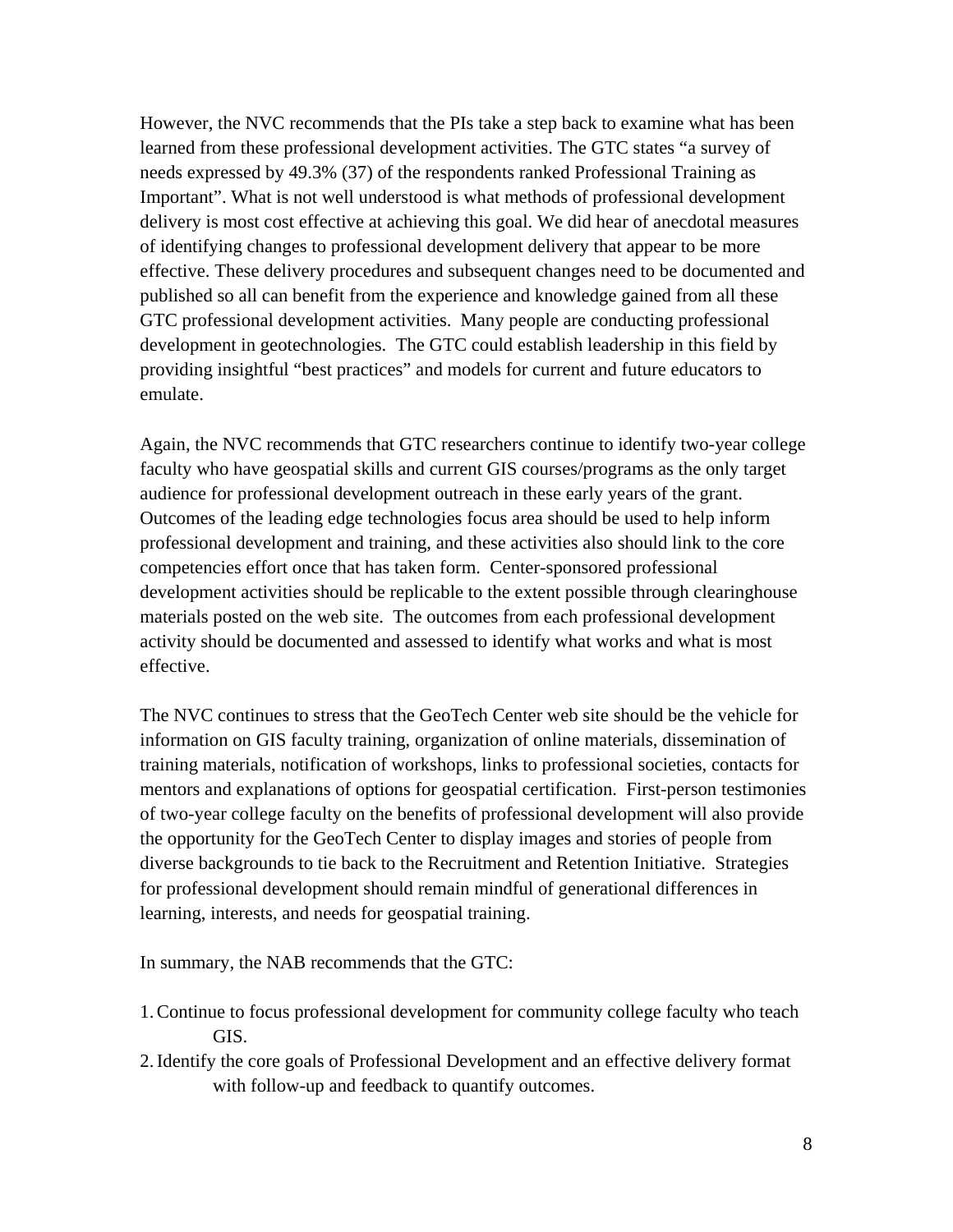- 3.Work closely with your evaluator to define desired outcomes for each professional development activity. Defining the type of impact and being able to quantify that impact is more important than having lots of participants doing something with little focus.
- 4.Continue development of an effective professional development information center on your web site. This might include:
	- Local and regional opportunities for faculty development such as workshops, conferences, training and career requirements
	- Online courses and training materials for self instruction
	- Explanation of certification options and benefits
	- Advantages of belonging to a professional society and links to society home pages
	- Personal testimonies of benefits of professional development that show diversity and inclusiveness in the geospatial community
	- Suggestions and case studies for campus projects and applications most likely to educate administrators about GISci&T
	- Links between identified leading edge technologies, core competencies and professional development

## **Initiative 8: The Synergy Initiative and Virtualization Scale Up**

The NVC heard a proposal from the GTC toward the end of the evaluation meeting to pursue participation in a Synergy NSF Grant Initiative which would provide support and management in Project Management, including methods for 'scaling' a local or regional project up to a national level.

Concern: A majority of the NVC expressed concern about the Center's involvement in such an activity, because of the way in which it was presented by GTC staff. Our concern sprang from a fear that this would be **'**just another program**'**, outside of the scope and focus of their Goals, representing a possible step backward from the tightened focus seen in all other GTC activities compared to a year ago.

That concern was heightened by the impression that participation in this Initiative was almost an afterthought, and not a carefully evaluated project. After extended conversations with the NVC Chairperson, who had the opportunity for separate and advance conversations with GTC staff to discuss this new initiative, and after conveying the results of those conversations to the NVC, it became apparent that the presentation did not adequately represent the potential of the new activity and that the fears of the group were not completely founded. This is now seen to be an activity that overlaps with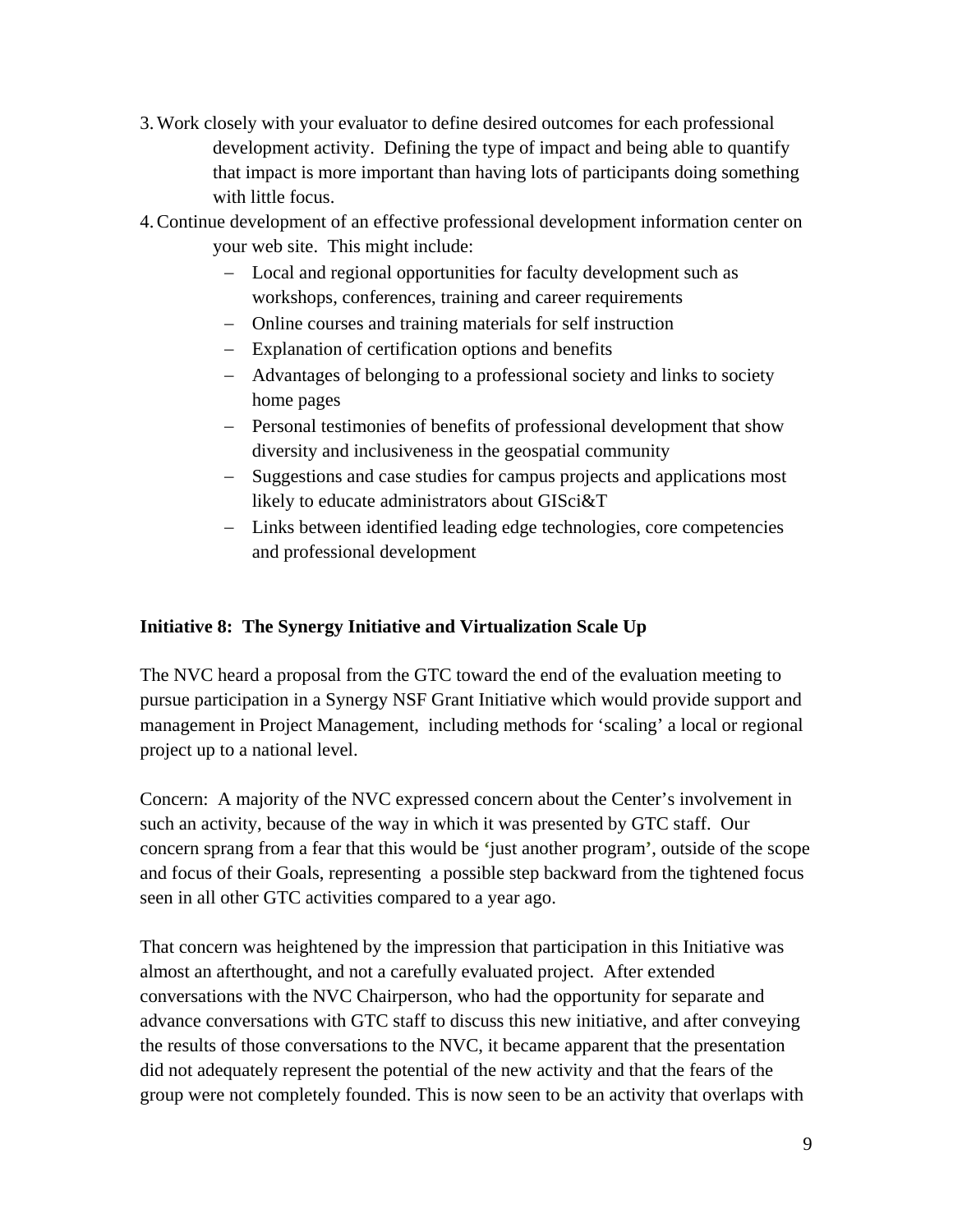already-explored areas by GTC Staff and Partners, and can bring great benefit if managed properly.

## Suggestions:

After extensive discussion, the NVC is prepared to support this new activity with the following caveats:

- 1. This activity needs to be linked to one of the GTC's main goals; it is not a new goal in and of itself.
- 2. This activity needs to be limited in scope, without being expanded to become another activity that cannot be supported with GTC staff resources. The GTC must exercise discipline to limit the focus of its activities in this area.
- 3. Proper thought must be given at the beginning of this project to define the measurable objectives desired and determine proper documentation and evaluation of those measurable results so as to properly connect them to the main goal.
- 4. The scalable expansion now seen with virtualization should be confined to that portion alone, and the project must not be used as a reason to expand the Center's activities.
- 5. The NVC sees this as an opportunity to drive traffic to the **GTC** web site as a means of obtaining the measurable objectives associated with this initiative.

With these areas met by the GTC, the NVC sees the potential for benefit to come from project participation, not the least of which is a clarification of the Center's understanding of NSF practices, nomenclature, and reporting, all of which will serve the GTC well as it carries forward. In addition, the Virtualization as a scalable project fits nicely into the work one of the Center's PIs has already undertaken, allowing its pursuit to keep from being a drain on already overtaxed resources.

# **In Summary:**

The center has made impressive progress this past year and is well positioned to be a major player nationally in geospatially technology education. Very good research and development  $(R & D)$  is coming out of the center that will position the center well for exerting substantial influence on geospatial technology education in higher education. Awards received by the center this past year are very impressive. The center has greatly focused its efforts over the past year and this focus needs to continue! We are concerned that too much outreach to the masses may be occurring. Focus your efforts on relationships that better position the center for advancing key  $R \& D$  activities – with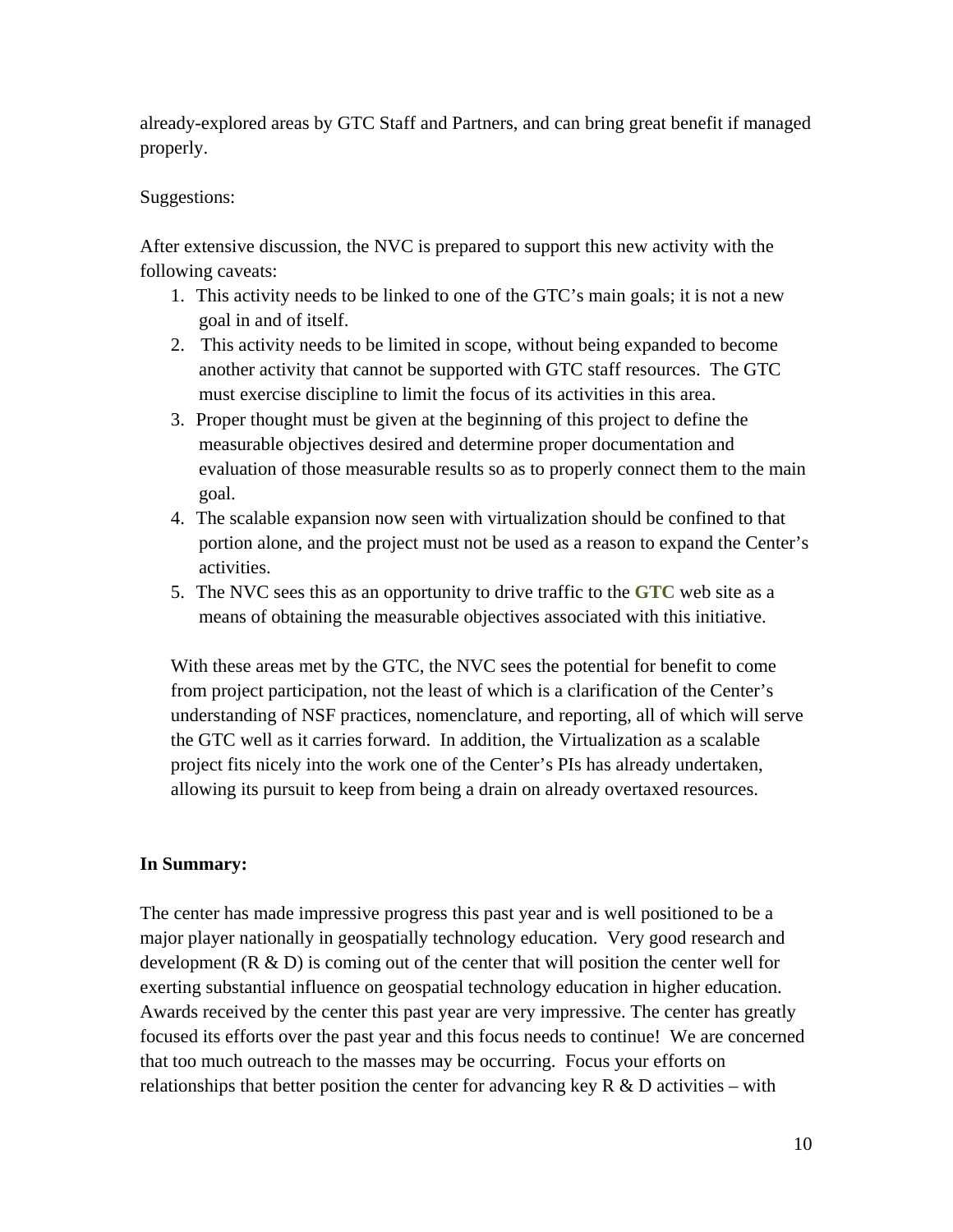DOL, UCGIS, URISA, ESRI, GISCI (there may be others, but you understand). In another year you will have products to share and it will be time to shift gears and scale up.

#### **Evaluation:**

The GeoTech Center is being evaluated by Elaine Craft, director of SCATE, a longtime ATE Center. The Evaluation Report and presentation by Elaine were very helpful in orienting the NVC. Next year we would like the first closed session of the NVC to start with a report from Elaine.

#### **Goals:**

There is a bit of confusion in your written materials on what you goals actually are. We believe you know what you are doing; but you are not conveying it well in your written materials. Part of this stems from not having a clear idea of the difference between a goal and an objective (or at least not effectively communicating it.) We strongly encourage you to work with your evaluator to generate an updated version of your goals and objectives. Stated goals should be consistent in all GTC materials such as brochures, web pages, banners and presentations. All centers need to reformulate their goals and objectives in their first few years. This will help you communicate more effectively with external audiences, such as your NVC. Additionally, you might reflect upon your mission statement, after you refine your goals and objectives**,** and see if you would like to make revisions to it too.

#### **Business Plan:**

The Business Plan is actually an operational plan and is a good document to guide your work. (We do not believe that you need a business plan at this time**,** since you have ample funding for core activities into the near future.) The content of the plan is good, but once you revise your goals and objectives please modify your operational plan and circulate it to the NVC for review.

## **External Funding Opportunities:**

We still advise the Center to limit its participation in new funding opportunities with the exception of positioning itself for a DOL grant closely tied to the competency model work. Expanding and marketing this work will likely need additional resources in the near future.

#### **Budget:**

Mike Rudibaugh asked on the phone if the GeoTech Center should do more or less faculty development. Our answer is **"**Less is More!**"** Don't do so much unless you are extremely clear about the impact you are trying to achieve AND how this impact is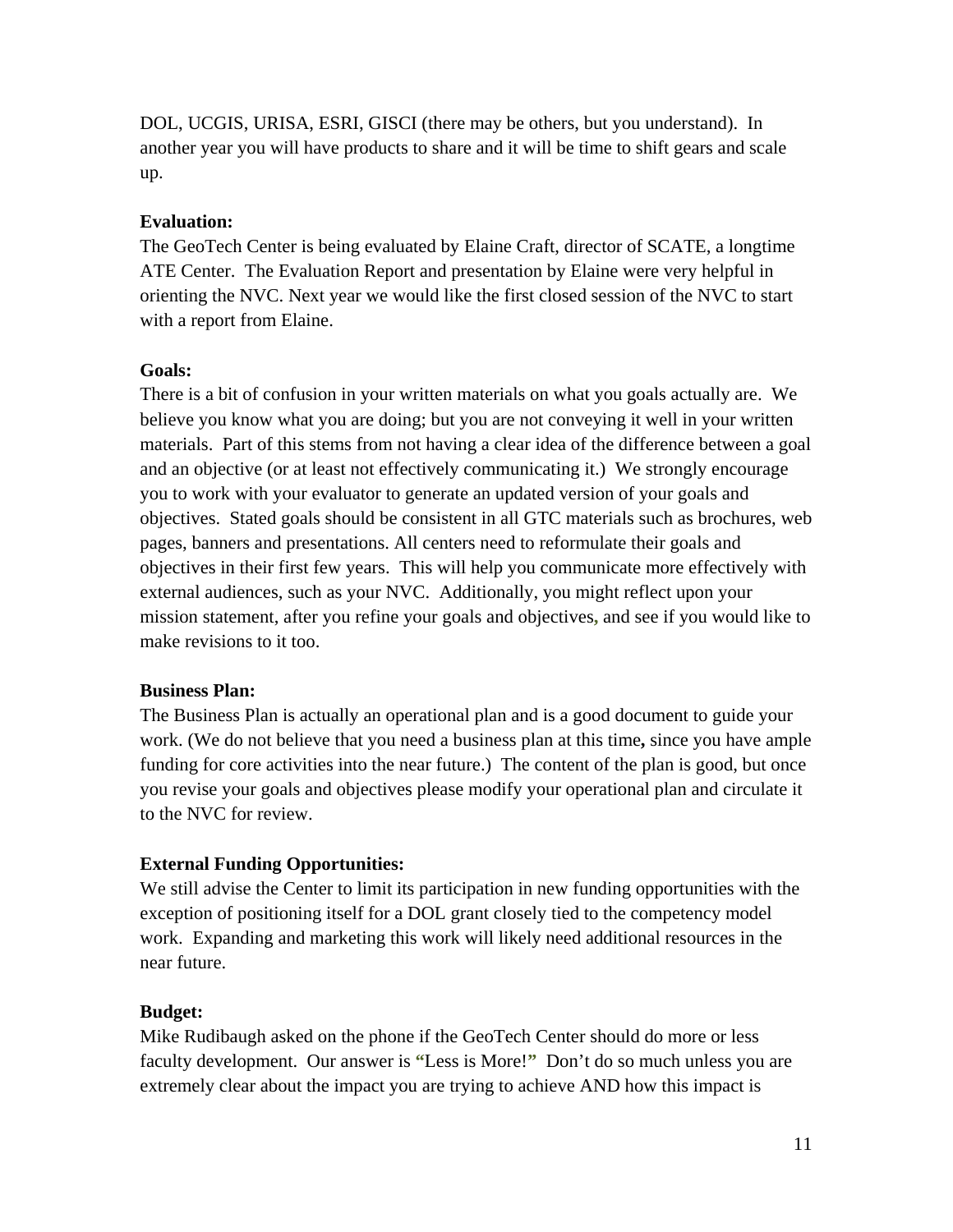unique to the GTC. If you feel that you have committed too much money to participant support in your grant in these early years, do not be afraid to discuss this with your program officer.

## **Conducting the Annual Meeting:**

The 2010 meeting was much improved over the 2009 meeting. The advance reading materials were a tremendous help. The NVC would like to meet in closed session starting at noon on Wednesday in Atlanta for the 2011 meeting. Good advance reading materials will be essential for our preparation.

Reduce the presentation portion in length to finish by noon, so that the project staff and the NVC can spend the entire afternoon discussing the project, instead of squeezing the discussion time to a short period in the late afternoon or early the next day. We say this because the NVC truly values the exchanges that we have had with the project staff over the past two annual meetings, and we hate to see that time so shortened.

We would like to remind the Center staff:

- Do not spend time at the meeting telling us things we can read in advance.
- If you would like us to comment on the web site or printed materials, give us homework in advance of the meeting. We do not recommended having people call in during the meeting. If they are important to your work, bring them to the meeting. (However we understand that if a key member of the team in snowed in, of course they can call in.)
- Make sure all PPT slides are readable from across the room. Provide handouts of PPT slides (two slides to a page).
- Work with NVC Chair at least 2 month**s** in advance of the meeting, and provide a draft agenda and outline of the read ahead materials.
- Make sure that all the PIs stay for the entire meeting; the NVC? is there for them.
- It is advisable that PIs arrive early and practice their presentations so they are well coordinated.

And once again we will say the NVC believes in this center, its vision and mission, and its PIs. You are building something that has not been built before and it is not easy. But it truly is a once in a life time experience, so enjoy it! The NVC is committed to your success.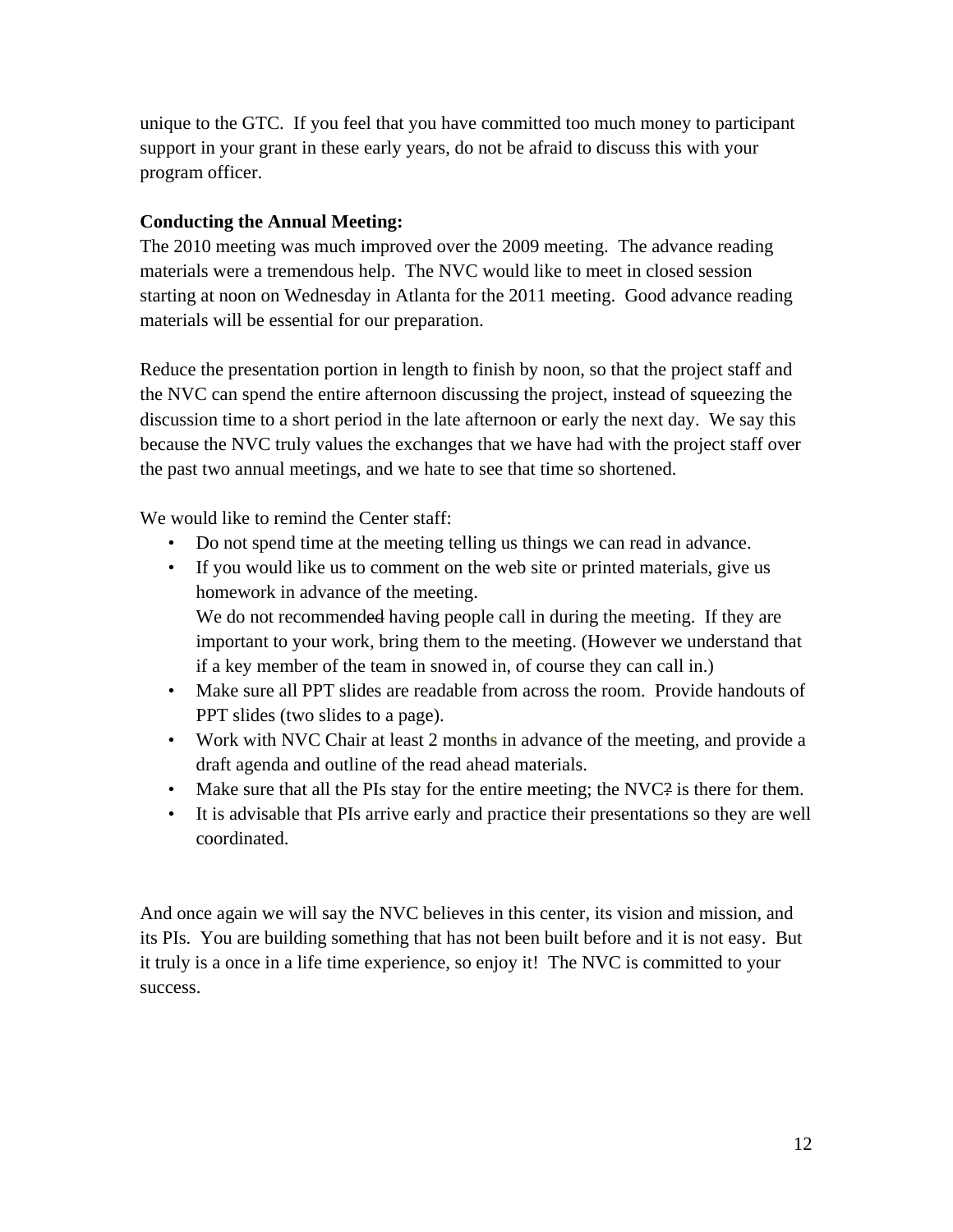

# **Appendix A**

## **National Visiting Committee Members Present**

| Deidre Sullivan (NVC Chair)    | Director and PI for the MATECenter                                             |  |
|--------------------------------|--------------------------------------------------------------------------------|--|
| Elaine Craft (NVC Member)      | External Evaluator, SCATE                                                      |  |
| William Beston (NVC Member)    | Broome Community College, Binghamton, NY                                       |  |
| Joe Francica (NVC Member)      | Directions Magazine                                                            |  |
| Bill Hodge (NVC Member)        | GIS Division Manager of the City of Midland, TX                                |  |
| Gary Jeffress (NVC Member)     | Texas A&M University – Corpus Christi                                          |  |
| Joseph Kerski (NVC Member)     | Education Industry Curriculum Development – ESRI                               |  |
| Marguerite Madden (NVC Member) | University of Georgia                                                          |  |
| Bob Samborski (NVC Member)     | Executive Director of the Geospatial Information $&$ Technology<br>Association |  |
| Damion Scholtz (NVC Member)    | <b>Digital Mapping Services</b>                                                |  |
| Sid Shrum (NVC Member)         | Greenville Technical College, South Carolina                                   |  |
| CoPI's Present                 |                                                                                |  |

| $\sim$ $\sim$ $\sim$ $\sim$ $\sim$ $\sim$ $\sim$ $\sim$ |                                             |  |
|---------------------------------------------------------|---------------------------------------------|--|
| David DiBiase                                           | Pennsylvania State University               |  |
| Vince Dinoto                                            | Kentucky Community Technical College System |  |
| John Johnson                                            | <b>DACUM</b> Specialist                     |  |
| Michael Rudibaugh                                       | Lake Land College                           |  |
| Chris Semerjian                                         | Gainesville State College                   |  |
| Kenneth Yanow                                           | Southwestern College                        |  |

## **GeoTech Center Staff Present**

| Phillip Davis  | GeoTech PI/Director                |
|----------------|------------------------------------|
| Ann Johnson    | GeoTech CoPI/Outreach Manager      |
| John Nelson    | GeoTech K-12 & Technical Assistant |
| Minerva Borger | GeoTech Center Manager             |

## **ESRI Education Team Host**

| <b>Esther Worker</b> | <b>ESRI</b> Education Team |  |
|----------------------|----------------------------|--|
| Joseph Kerski        | <b>ESRI</b> Education Team |  |



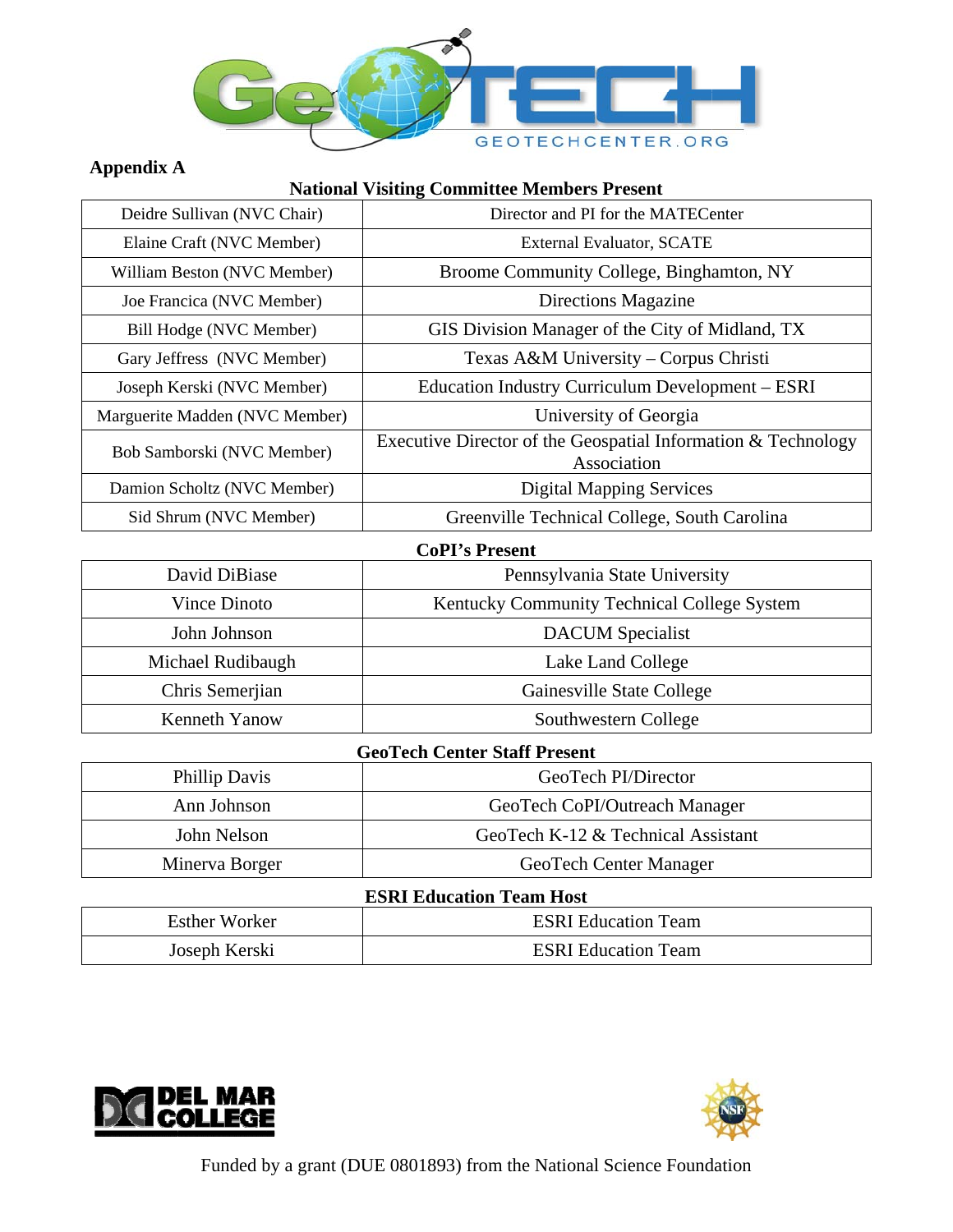

# **Appendix B**

# **National Advisory Board (NVC) Agenda**

## Wednesday, February 10 @ ESRI Offices

| <b>Time</b> | <b>Item</b>                                                          | Lead                |
|-------------|----------------------------------------------------------------------|---------------------|
|             | 3:00-4:30pm   PI, Co-PI and GeoTech Staff Meeting (Denver Board      | Phillip Davis       |
|             | Room - $2nd$ Floor)                                                  |                     |
|             | 6:30-8:00pm   Task charges and assignments from NVC chair to members | Deidre Sullivan     |
|             | and presentation by Elaine Craft. Pizza dinner and drinks            | <b>Elaine Craft</b> |
|             | provided. (Arizona Board Room $-2^{nd}$ Floor)                       |                     |

# Thursday, February 11 @ ESRI (Denver Board Room  $-2^{nd}$  Floor)

| <b>Time</b>     | <b>Item</b>                                               | Lead                |
|-----------------|-----------------------------------------------------------|---------------------|
|                 | Please Note: Titles in Italics are Last Year's Goal Title |                     |
| 8:30-8:45am     | <b>Welcome and Introductions</b>                          | All                 |
| $8:45-8:55$     | Overview of Meeting                                       | Phillip Davis       |
| 8:55-9:25       | Response to 2008-2009 Recommendations                     | Phillip Davis       |
| $9:25-9:45$     | <b>Overview of Evaluation</b>                             | <b>Elaine Craft</b> |
| $9:45-10:05$    | <b>Business Plan Overview</b>                             | Ann Johnson         |
| 10:05-10:15     | <b>Coffee Break</b>                                       |                     |
| $10:15 - 11:15$ | Goal 1 - Completion of Geospatial Technology Competency   | David DiBiase       |
|                 | Model                                                     | John Johnson        |
|                 | (Core Competency Development)                             |                     |
| $11:15 - 11:45$ | Goal 2 - Implementation of Geospatial Technology          | Chris Semerjian     |
|                 | Competency Model (Core Competency Development)            |                     |
| 11:45-12:15     | Goal 3 - Community College Program Map (National          | Mike Rudibaugh      |
|                 | Clearinghouse and Website)                                |                     |
| $12:15 - 12:45$ | <b>Lunch Break</b>                                        |                     |
| 12:45-1:30      | Goal 4 - Support Sustainability of Geospatial Programs    | Ken Yanow           |
|                 | (Recruiting and Retention Initiatives)                    |                     |
| $1:30-2:00$     | Goal 5 - Website and Repository (National Clearinghouse   | Phillip Davis       |
|                 | and Website)                                              |                     |
| $2:00-2:30$     | Goal 6 – Provide a National Voice for Community Colleges  | Ann Johnson         |
|                 | & New Goal 8 – Synergy Project on Virtualization          |                     |
| $2:30-2:45$     | Afternoon Break with Coffee and Snacks                    |                     |
| $2:45-3:15$     | Goal 7 - Professional Development                         | Vince DiNoto        |
| $3:15-3:45$     | Questions and Answers by NVC to Center Partners           | Deidre Sullivan     |
| $3:45-5:00$     | NVC Private Discussion with Chair                         | Deidre Sullivan     |
| 7:00-9:00       | Dinner and Reception @ Bonefish Grill                     | All                 |